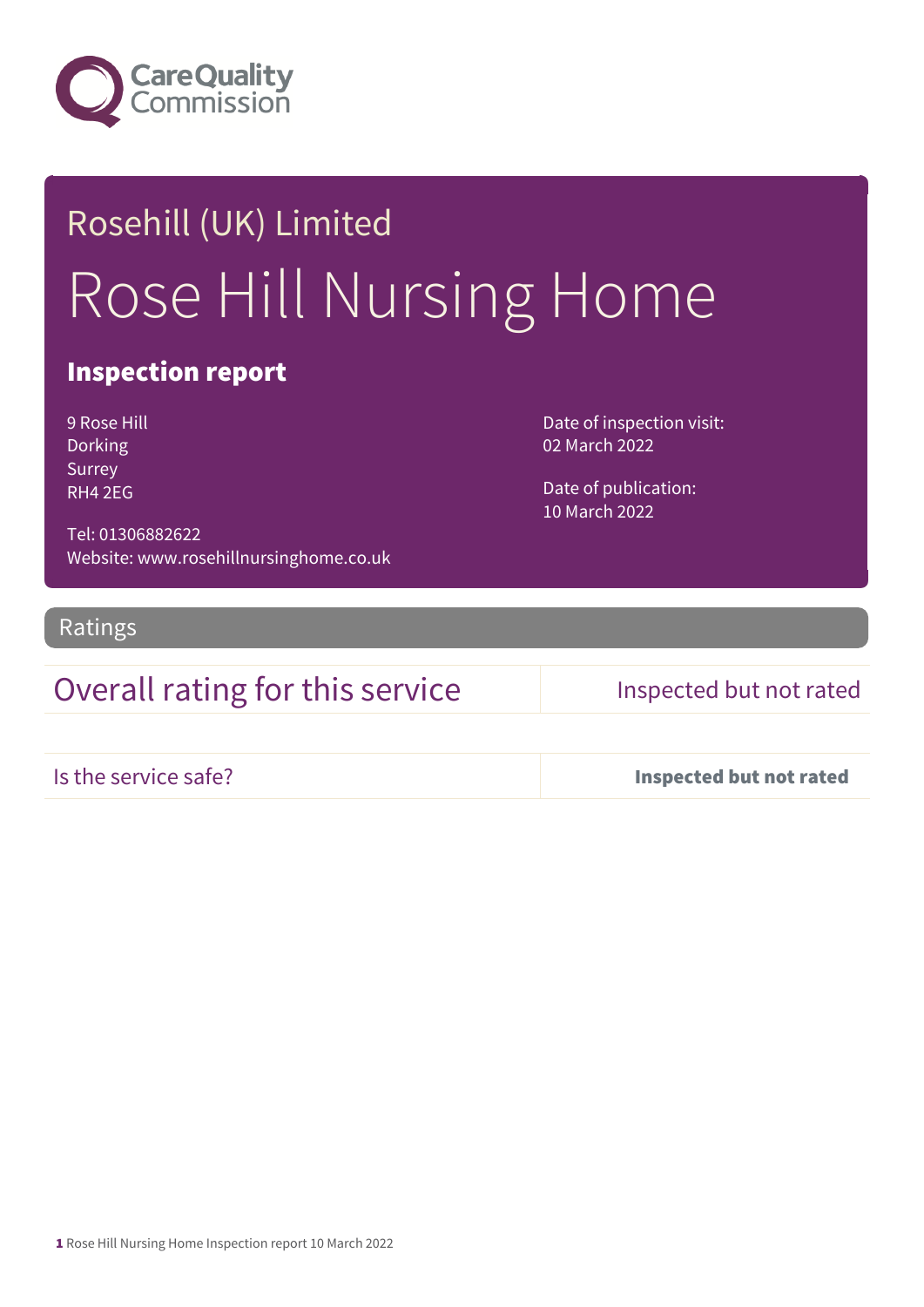## Summary of findings

### Overall summary

Rose Hill Nursing Home is a nursing home in Dorking, providing accommodation, nursing and personal care to up to 35 people. At the time of the inspection, 26 older people with physical and health support needs, including dementia lived and received care in the home.

We found the following examples of good practice.

People's needs were reviewed to ensure appropriate support was provided in case they were diagnosed with COVID-19. For example, where people required increase in care this was provided in the home. People could host visitors and were supported to maintain contact with their loved ones when they could not see each other in person.

The registered manger implemented clear plans on management of any infection outbreaks in the home. Staff told us they had ongoing access to all required resources, including personal protective equipment (PPE), COVID-19 testing and vaccines. They had also received individual support from the registered manager. Staff commented they felt supported, received COVID-19 related training and could freely approach the registered manager with any queries.

We saw staff using PPE appropriately and cleaning was undertaken on the day of the inspection. There were clear plans and a risk assessment on how the home would adhere to the COVID-19 national guidance. Where required, staff were allocated to work in cohorts to minimise the risk of the infection spread.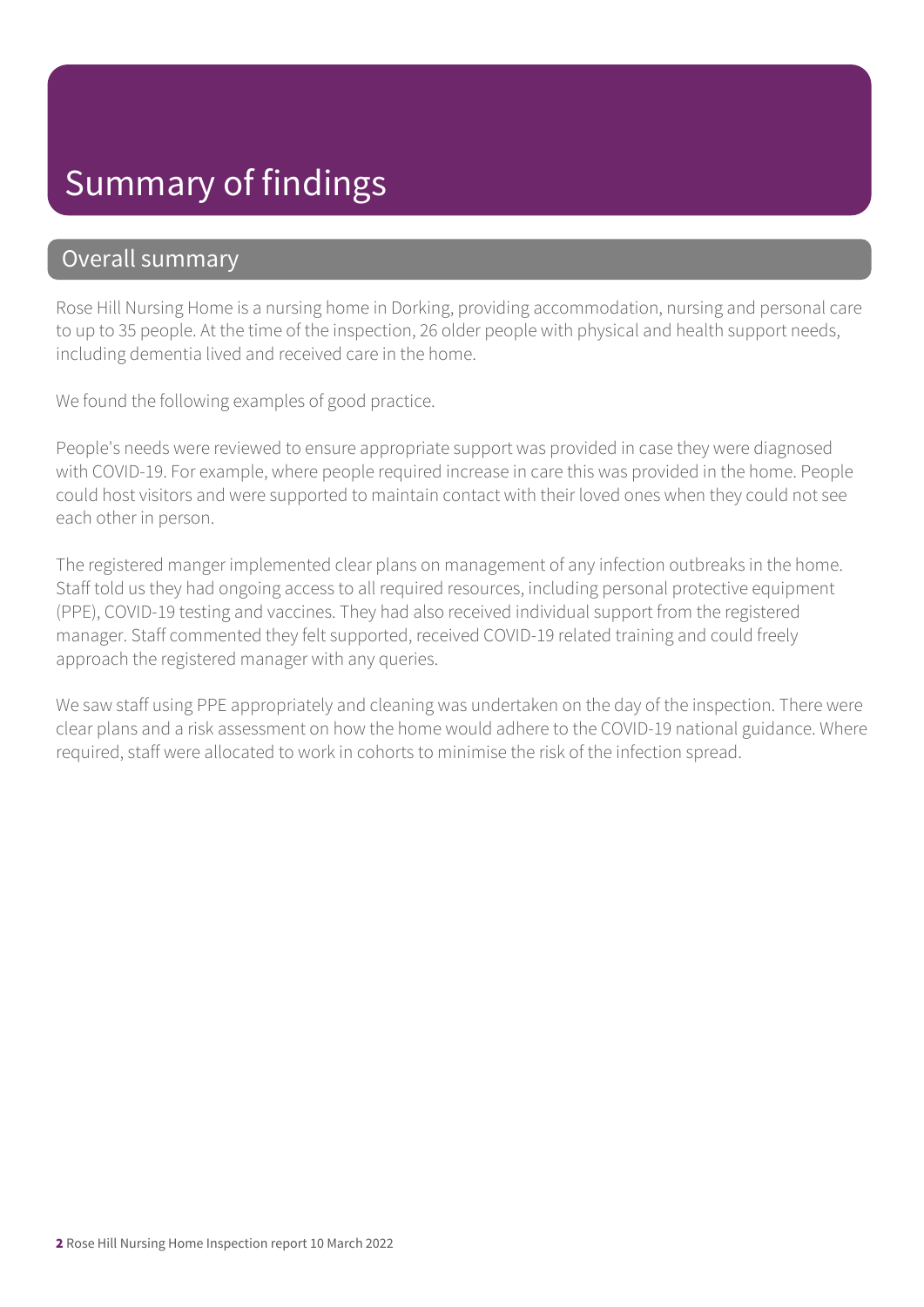### The five questions we ask about services and what we found

We always ask the following five questions of services.

Further information is in the detailed findings below.

Is the service safe? Inspected but not rated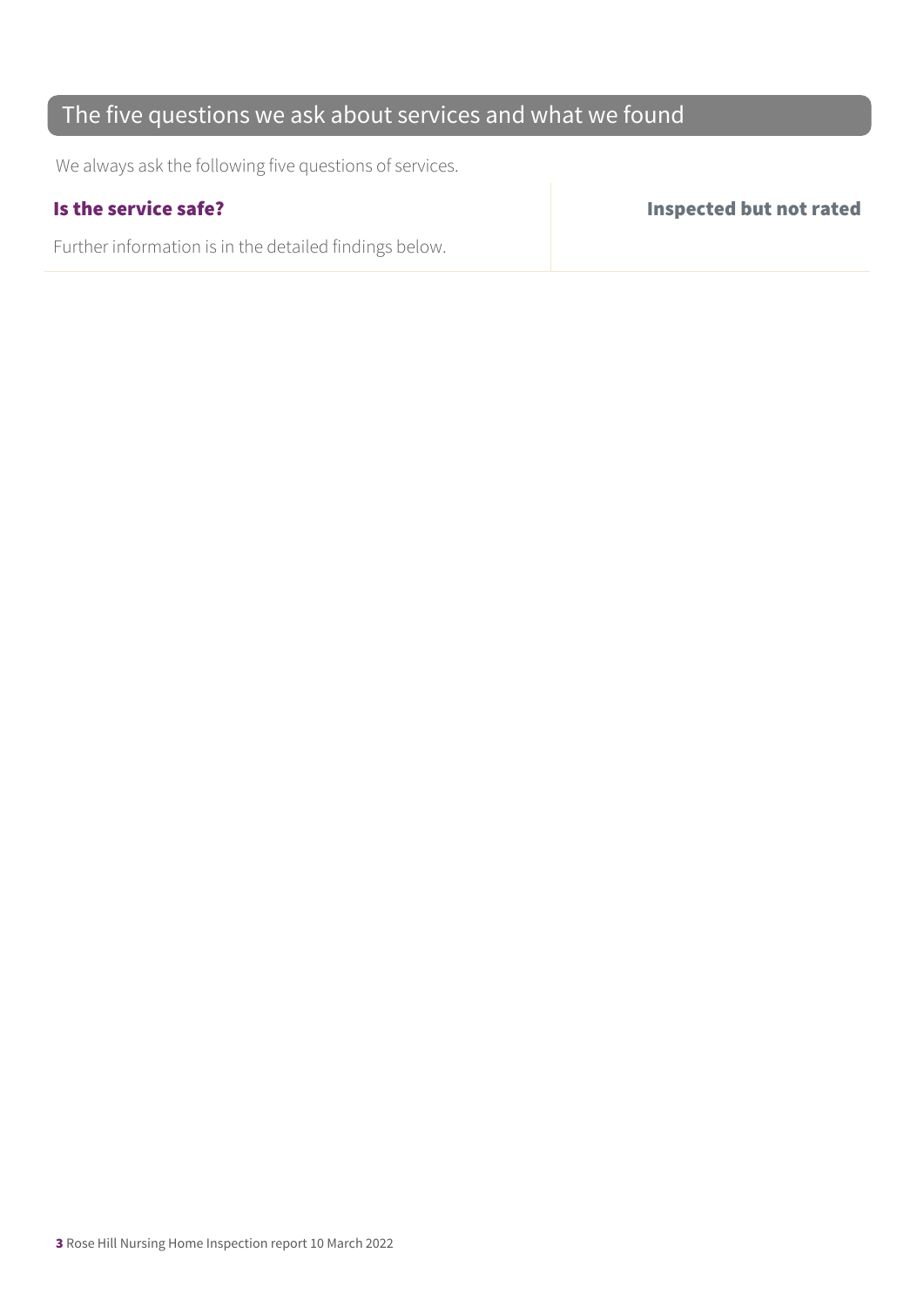

# Rose Hill Nursing Home Detailed findings

## Background to this inspection

We carried out this inspection under Section 60 of the Health and Social Care Act 2008 as part of our regulatory functions. This inspection was planned to check whether the provider is meeting the legal requirements and regulations associated with the Health and Social Care Act 2008.

As part of CQC's response to the COVID-19 pandemic we are looking at how services manage infection control and visiting arrangements. This was a targeted inspection looking at the infection prevention and control measures the provider had in place. We also asked the provider about any staffing pressures the service was experiencing and whether this was having an impact on the service.

This inspection took place on 2 March 2022 and was announced. We gave the service a short notice of the inspection on the day.